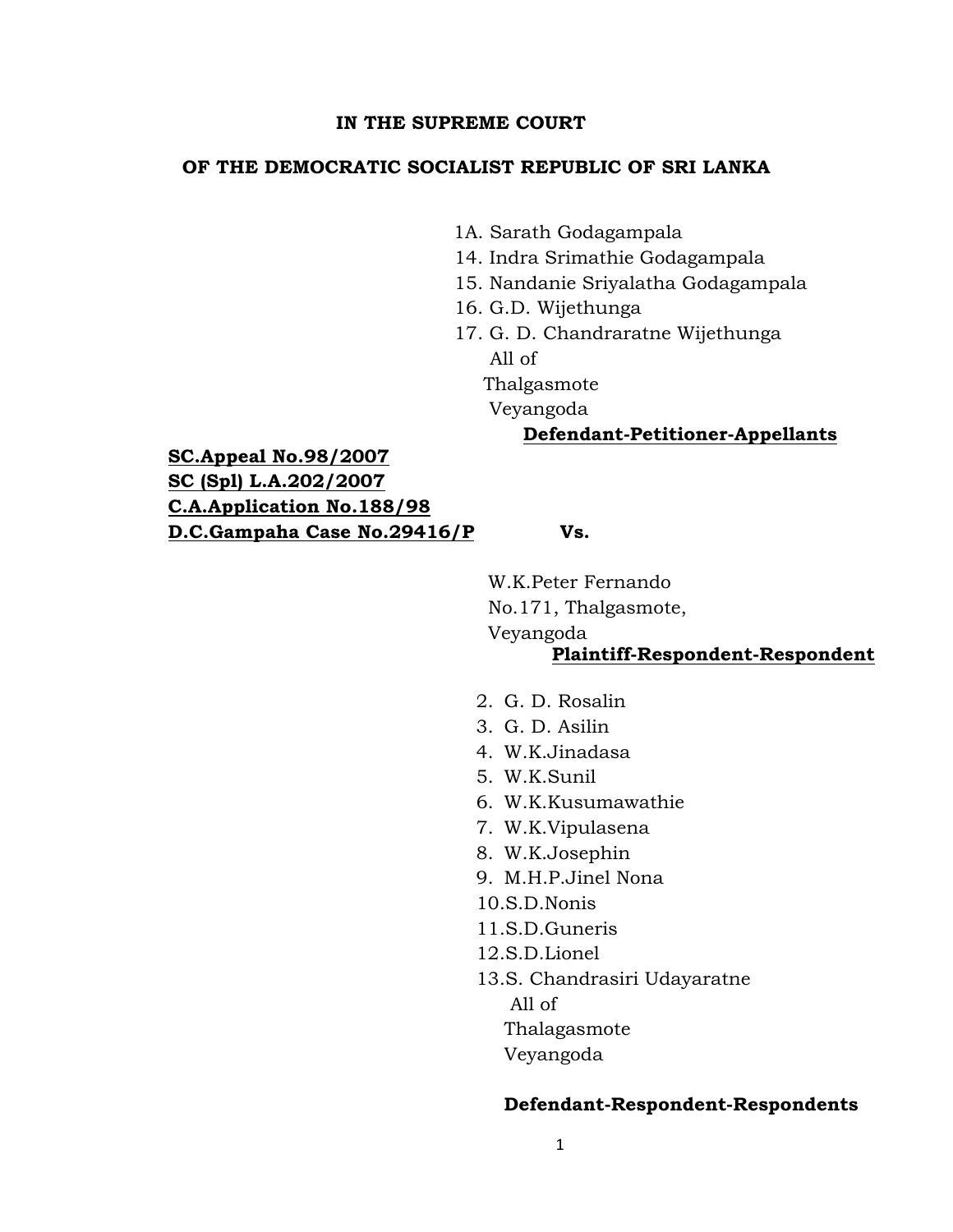- **BEFORE : WANASUNDERA, PC, J. GOONERATNE, J. K.T.CHITRASIRI, J.**
- **COUNSEL :** S.C.B,Walgampaya, P.C.with Upendra Walgampaya for the 1A, 14th, 15th, 16th and 17th Defendant-Petitioner-Appellants

Dr. Jayatissa de Costa, P.C. with Wijeratne Hewage and Lahiru N. Silva for the Substituted-Plaintiff-Respondent -Respondent

 J.C.Boange for the 9th, 11th, 12th and 13th Defendant- Respondent-Respondents

| <b>ARGUED ON</b>                           | : 16.03.2016                                                                                                                                                                                                                                                     |
|--------------------------------------------|------------------------------------------------------------------------------------------------------------------------------------------------------------------------------------------------------------------------------------------------------------------|
| <b>WRITTEN</b><br><b>SUBMISSIONS</b><br>ON | : $30.03.2016$ by the 1A, 14 <sup>th</sup> , 15 <sup>th</sup> , 16 and 17 <sup>th</sup> Defendant-<br>Petitioner-Appellants<br>25.04.2016 by the 10 <sup>th</sup> , 11 <sup>th</sup> , 12 <sup>th</sup> and 13 <sup>th</sup> Defendant<br>Respondent-Respondents |
|                                            |                                                                                                                                                                                                                                                                  |

**DECIDED ON : 10.06.2016** 

## **CHITRASIRI, J.**

1A and 14th to 17th defendant-petitioner-appellants (hereinafter referred to as the appellants) filed this petition of appeal dated  $27<sup>th</sup>$  July 2007 seeking to set aside the judgment dated 18th June 2007 of the Court of Appeal. The appellants have also sought to have the judgment and the Interlocutory Decree entered on 10th December 1992 in the District Court of Galle, set aside. Having considered the material placed before this Court, it made order granting special leave to proceed with this appeal, on the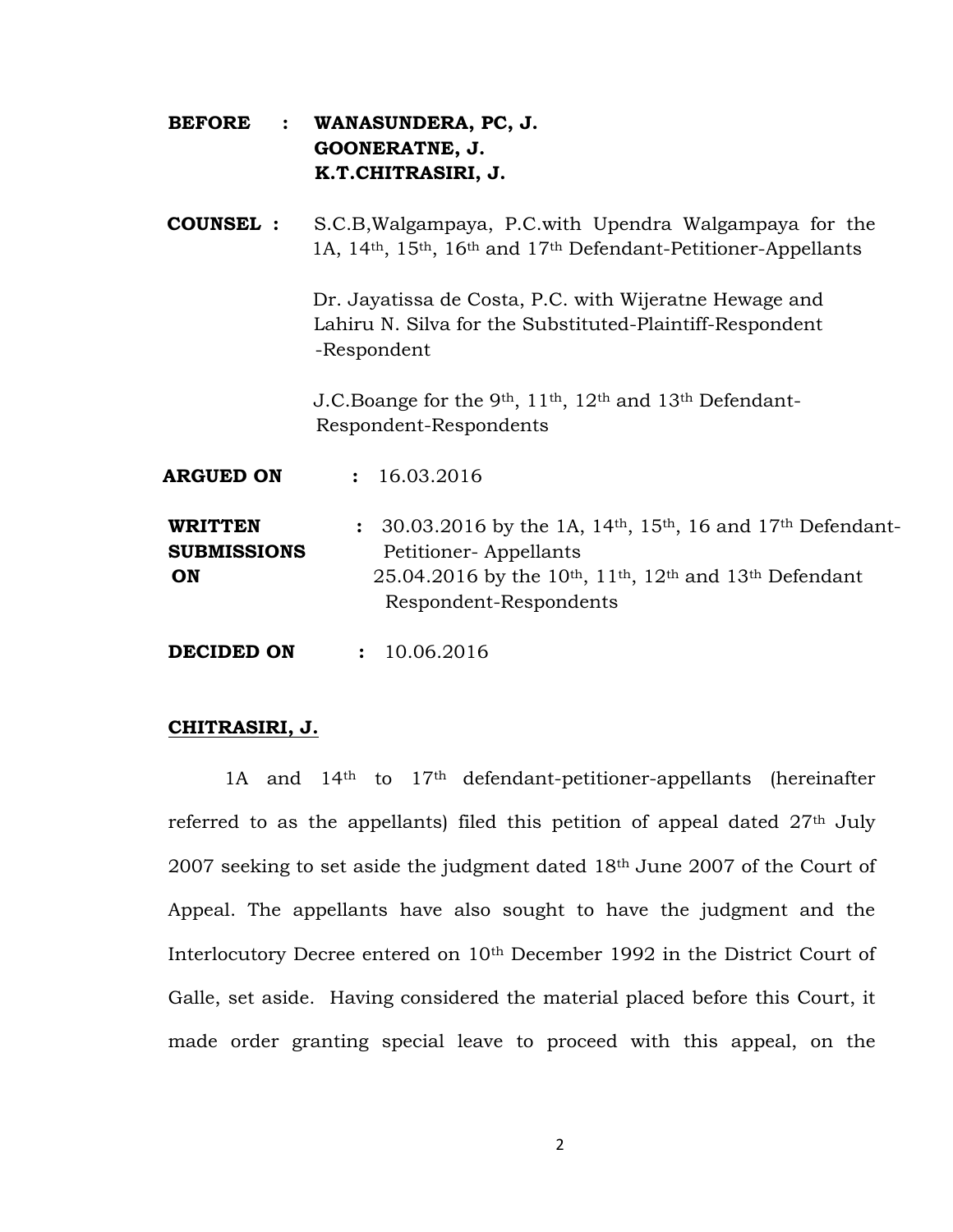questions of law referred to in paragraph 24 of the petition dated 27<sup>th</sup> July 2007. Those questions of law read thus:

- (a) Did the Honourable Court of Appeal err in not setting aside the interlocutory decree, whereby 11/12 shares have been allotted, exercising the powers of revision and/or restitutio in integrum, when on the face of the evidence led in the case is only 7/12 shares have devolved on the parties?
- (b) Should the Court of Appeal have exercised the powers in revision and/or restitutio in integrum when admittedly a grave miscarriage of justice has occurred?

At the outset, it is to be noted that the consideration by the Court of Appeal of the application filed in that Court was basically of two fold.

- First being the mistakes and/or inaction of the registered attorney who marked his appearance in the District Court for the 1<sup>st</sup>, 14<sup>th</sup> to 17th defendants.
- Second being the issue of jurisdiction of the Court of Appeal to entertain the said application since it was an application for revision and/or restitutio in integrum in which that the appellants alleged to have failed to establish the existence of exceptional circumstances.

Hence, it is seen that the Court of Appeal has not addressed its mind to the alleged incorrect allocation of shares determined by the learned District Judge which is the issue raised in the revision application filed in that Court. It is on that issue, even the special leave was granted by this Court.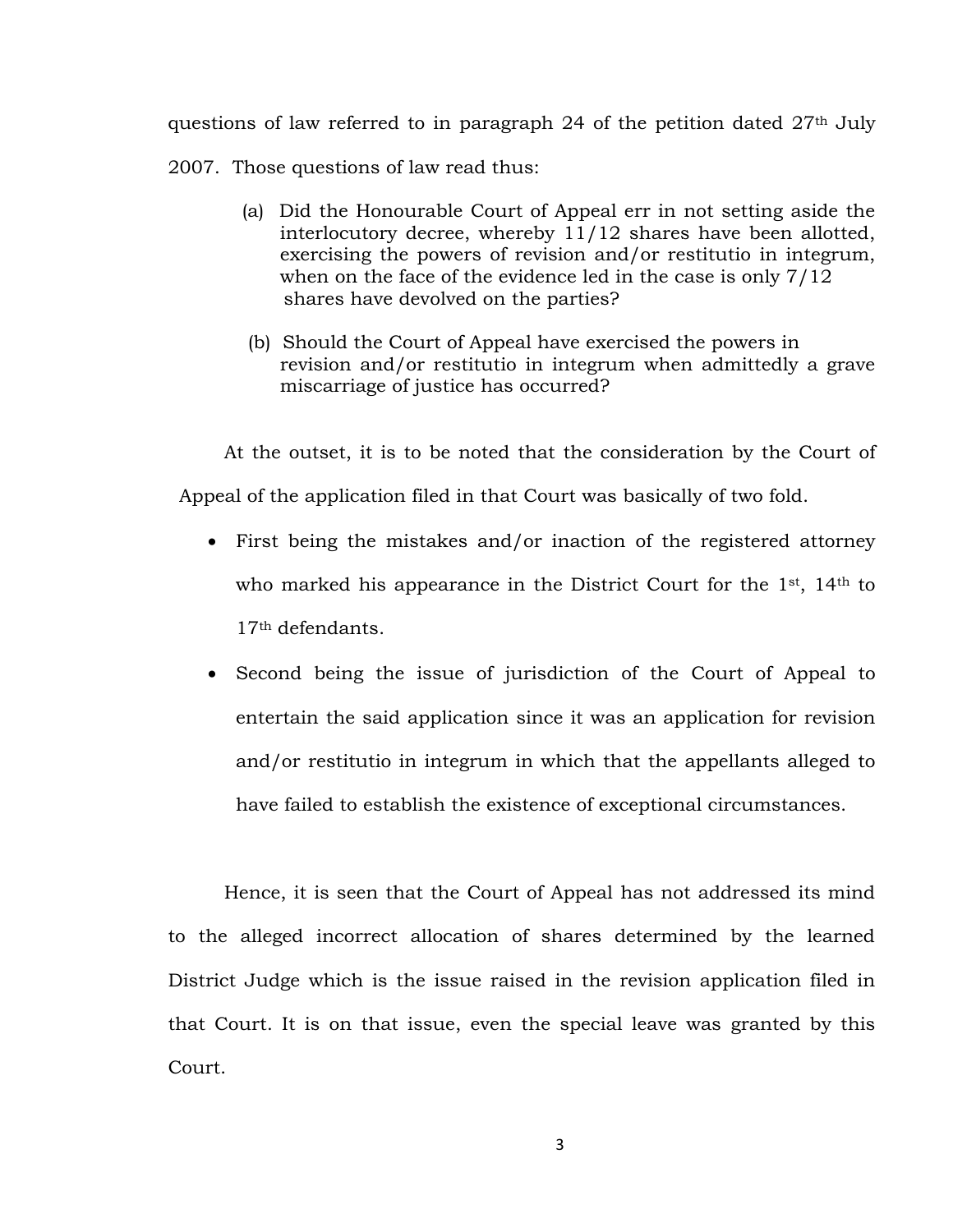Therefore, I will first look at the correctness of the allocation of shares determined by the learned District Judge. Allocation of shares in a partition action depends on the title claimed by the parties to the action. It is trite law that the examination of such title of the parties is the duty of the trial judge though we follow the adversarial system in this jurisdiction. The aforesaid duty of the trial judge to examine the title of the parties' emanates from Section 25 (1) of the Partition Law No.21 of 1977 (as amended). It reads as follows:

"*on the date fixed for the trial of a partition action or on any other date to which the trial may be postponed or adjourned, the Court shall examine the title of each party and shall hear and receive evidence in support thereof and shall try and determine all questions of law and fact arising in that action in regard to the right share or interest of each party to, of, or in the land to which action relates, and shall consider and decide which of the orders mentioned in section 26 should be made."*

Long line of authorities is found in support of this position of the law referred to in the Statute. A few of those decisions are cited below.

## **Peiris Vs. Perera (1) NLR 362**

"The Court should not regard a partition suit as one of to be decided merely on issues raised by and between the parties and it ought not to make a decree unless it is perfectly satisfied that the persons in whose favour the decree is asked for are entitled to the property sought to be partitioned."

## **Silva Vs. Paulu 4 NLR 177**

"In partition suits the Court ought not to proceed on admissions but must require evidence in support of the title of all the parties and allot to no one a share except on good proof."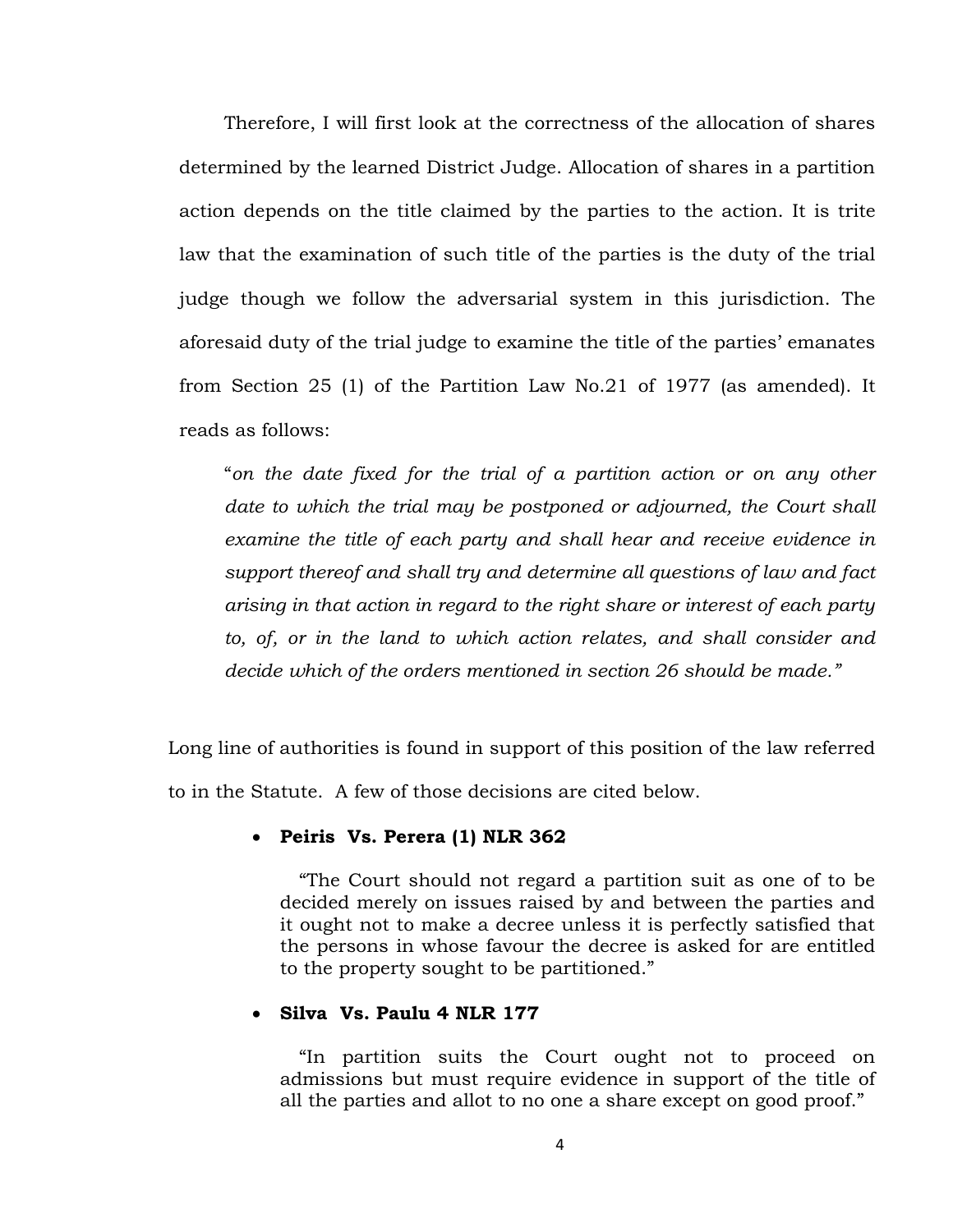#### **Golagoda Vs. Mohideen 40 NLR 92**

"The Court should not enter a decree in a partition action unless it is perfectly satisfied that the persons in whose favour it makes the decree are entitled to the property."

## **Juliana Hamine Vs. Don Thomas 55 NLR at 546**

"We are of the opinion that a partition decree cannot be subject of a private arrangement between parties of matters of title which the courts is bound by law to examine. While it is indeed essential for parties to a partition action to state to the Court the points of contest and to obtain a determination on them, the obligation of the Court are not discharged unless the provisions of section 25 of the Act are complied with quite independently of what parties may or may not do, The interlocutory decree which the Court has to enter in accordance with its findings in terms of section 26 of the Act is final in character since no interventions are possible or permitted after such a decree. There is therefore, the greater need for the exercise of judicial caution before a decree entered. The Court of trial should be mindful of the special provisions relating to decrees as laid down in section 48 of the Act. According to its terms, the interlocutory and final decrees shall be good and sufficient evidence of the title of any person so as to the interests awarded therein and shall be final and conclusive for all purposes against all persons whom so ever, notwithstanding any omission or defect of procedure or in the proof of title adduced before the Court, and notwithstanding the provisions of section 44 of the Evidence Ordinance, and subject only to the two exceptions specified in sub-section 3 of section 48 of the Act."

## **Cooray Vs. Wijesuriya 62 NLR 158**

 "Section 25 of the Partition Act imposes on the Court the obligation to examine the title of each party to the action and section 26(f) gives legal action to a practice that existed in actions tried under the old Partition Ordinance of leaving a share unallotted. It is unnecessary to add that the Court before entering a decree should hold a careful investigation and act only on clear proof of the title of all the parties. It will not do for a plaintiff merely to prove his title by the product of a few deeds relying on the shares which the deeds purport to convey. It is a common occurrence for a deed to purport to convey either much more or much less than what a person is entitled to. Before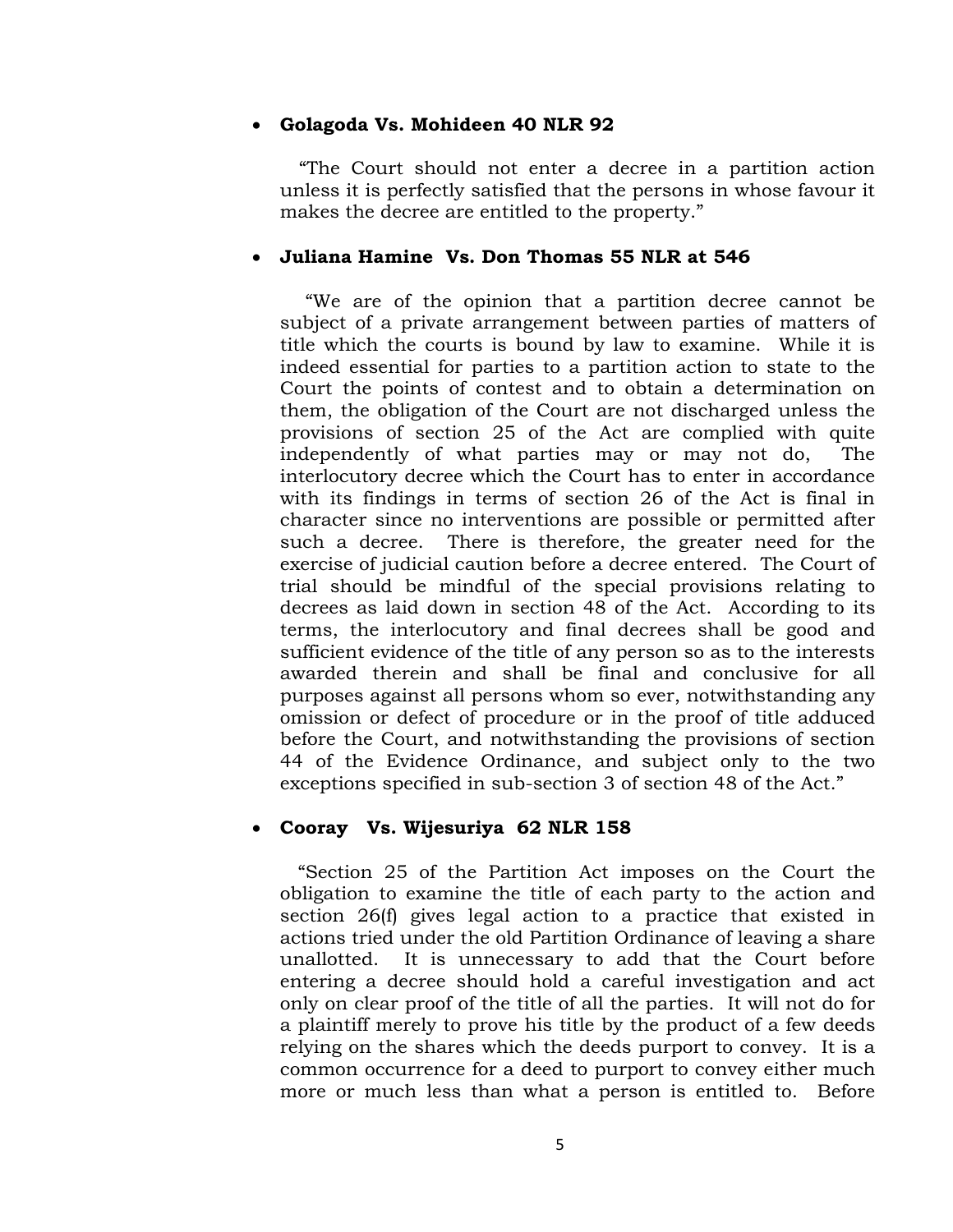Court can accept as correct a share which is stated in a deed to belong to the vendor there must be clear and unequivocal proof of how the vendor became entitled to that share. How then is the proof to be established in a Court of Law? It only too frequently happens, especially in uncontested cases, that the Court is far from strict in ensuring that the provisions of the Evidence Ordinance are observed; and when this happens where there is a contest in regard to the pedigree as in the present case, the inference is that the Court has failed totally to discharge the functions imposed upon it by section 25 of the Act. It cannot be impressed too strongly that the obligation to examine carefully the title of the parties becomes all the more imperative in view of the far reaching effects of section 48 of the new Act which seems to have been specially enacted to overcome the effect of the decisions of our Courts which tended to alleviate and mitigate the rigorous of the conclusive effect of section 9 of the repealed Partition Ordinance of No.10 of 1863."

# **Cynthia De Alwis Vs. Marjorie D'Alwis and Two others 1997 (3) SLR 113**

"A District Judge trying a partition action is under a sacred duty to investigate into title on all material that is forthcoming at the commencement of the trial. In the exercise of this sacred duty to investigate title a trial Judge cannot be found fault with for being too careful in his investigation. He has every right even to call for evidence after the parties have closed their cases."

## **Piyaseeli Vs. Mendis and Others 2003 (3) SLR 273**

"(i) Main-function of the trial Judge in a partition action is to investigate title, it is a necessary pre-requisite to every partition action.

 (ii) Partition decrees cannot be the subject of a private agreement between parties on matters of title which the Court is bound by law to examine. There is a greater need for the exercise of judicial caution before a decree is entered."

#### **Faleel Vs. Argeen and others 2004 (1) SLR 48**

"It is possible for the parties to a partition action to compromise their disputes provided that the Court has investigated the title of each party and satisfied itself as to their respective rights."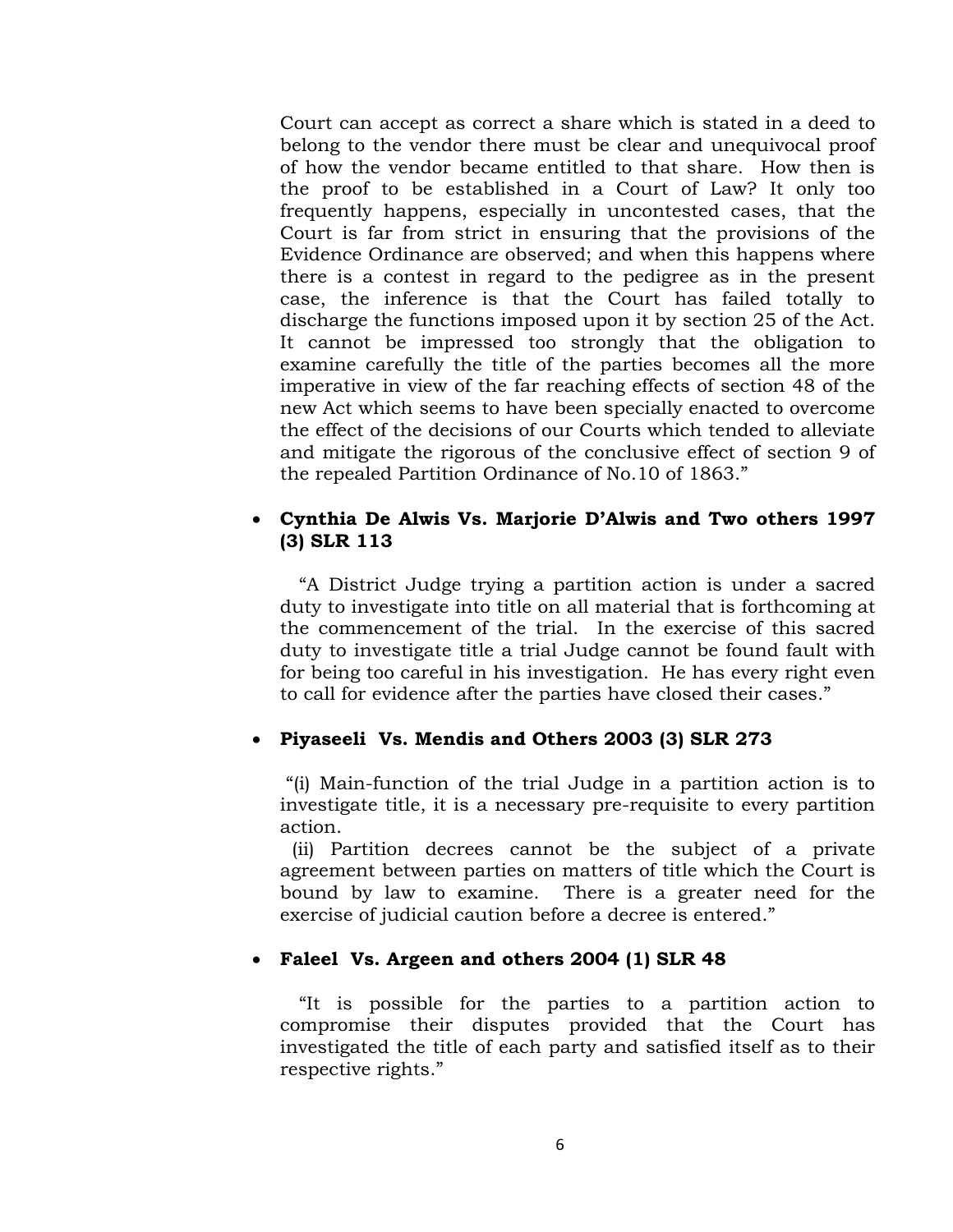# **Somasiri Vs. Faleela and others 2005 (2) SLR 121**

 "(i) The error had arisen owing to the failure of the trial Judge to investigate title.

 (ii) The trial Judge must satisfy himself by personal Inquiry that the plaintiff made out a title to the land sought to be partitioned and that the parties before Court are solely entitled to the land.

 (iii) While it is indeed essential for parties to a partition action to state to court the points of contest inter-se and to obtain a determination on them the obligation of the courts are not discharged unless the provisions of Section 25 of the Partition Law are complied with quite independently of what parties may or may not do."

# **Karunarathna Banda Vs. Dassanayake 2006 (2) SLR 87**

1. …………………………………

- 2. A partition suit is not a mere proceeding inter-parties to be settled of consent or by the opinion of the Court upon such points as they choose to submit to it in the shape of issues.
- 3. The Court has to safeguard the interests of others who are not parties to the suit who will be bound by the decree.
- 4. The Court should safeguard that the plaintiff has made out his title to the share claimed by him.

## **Sopinona Vs. Cornelis and others** *2010 BLR 109*

- (a) It is necessary to conduct a thorough investigation in a partition action as it is instituted to determine the questions of title and investigation devolves on the Court.
- (b) In a partition suit which is considered to be proceeding taken for prevention or redress of a wrong it would be the prime duty of the judge to carefully examine and investigate the actual rights and to the land sought to be partitioned.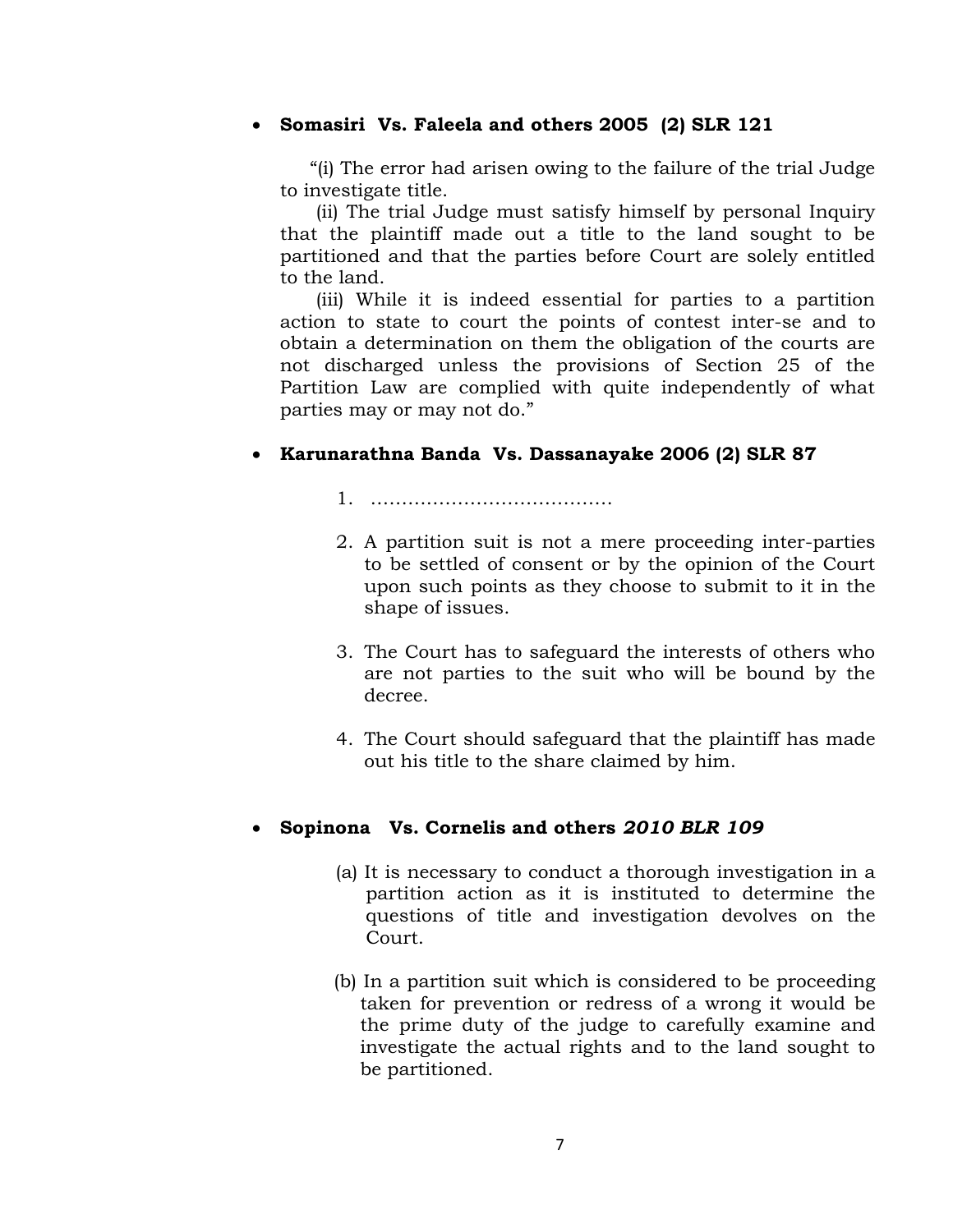The above authorities clearly indicate that it is the duty of the trial judge in a partition action to investigate title of the parties before determining the share allocation. Hence, I will now consider whether the learned District Judge has discharged the said duty upon analyzing the evidence led before him when he decided to allocate the shares among the parties.

At the commencement of the trial, it was recorded that the parties have resolved their disputes that they had in respect of the devolution of title as well as the corpus. Thereafter, they had decided to accept the evidence of the plaintiff without him being cross examined. The judgment of the learned District Judge show exactly what had taken place at the commencement of the trial. Relevant paragraph of the judgment dated 10.12.1992 is as follows:

**"**bka miq meusKs,af,a jsioZsh hq;= m%YaK follao" 10" 11" 12 වත්තිකරුවන් වෙනුවෙන් විසදිය යුතු පුශ්ණ දෙකක්ද, ඉදිරිපත් කරන ලදි. ඉන් පසුව නඩුව 1992.09.02 වෙනි දින විභාගයට ගත් අවස්ථාවේදී අංක 1234 පිඹුරේ පෙන්වා ඇති ඉඩම පිළිබදව සහ එහි අයිතිවාසිකම් ලැබෙන අන්දම පිළිබදව පාර්ශවකරුවන් අතර සමතයකට පත් වි ඇති බව සදහන් කරමින් විසදිය යුතු පුශ්ණ ඉල්ලා අස්කර ගන්නා ලදි. ඉන්පසුව පැමිණිලිකරු සාක්ෂි දීම ioZyd leoZjk ,oS' Tyq wOslrKhg mejiqfha fnoSug b,a,d we;s කහටගහවත්ත නැමැති ඉඩම අංක 1234 දරණ පිඹුරේ නිසි ලෙස පෙන්වා ඇති aවත්, එය 'X' වශයෙන්ද, ඊට අදාල වාර්තාව 'X 1' වශයෙන්ද, ලකුණු කරන a<sup>2</sup>8.<sup>*n*</sup> (vide at page 54 in the original District Court record)

8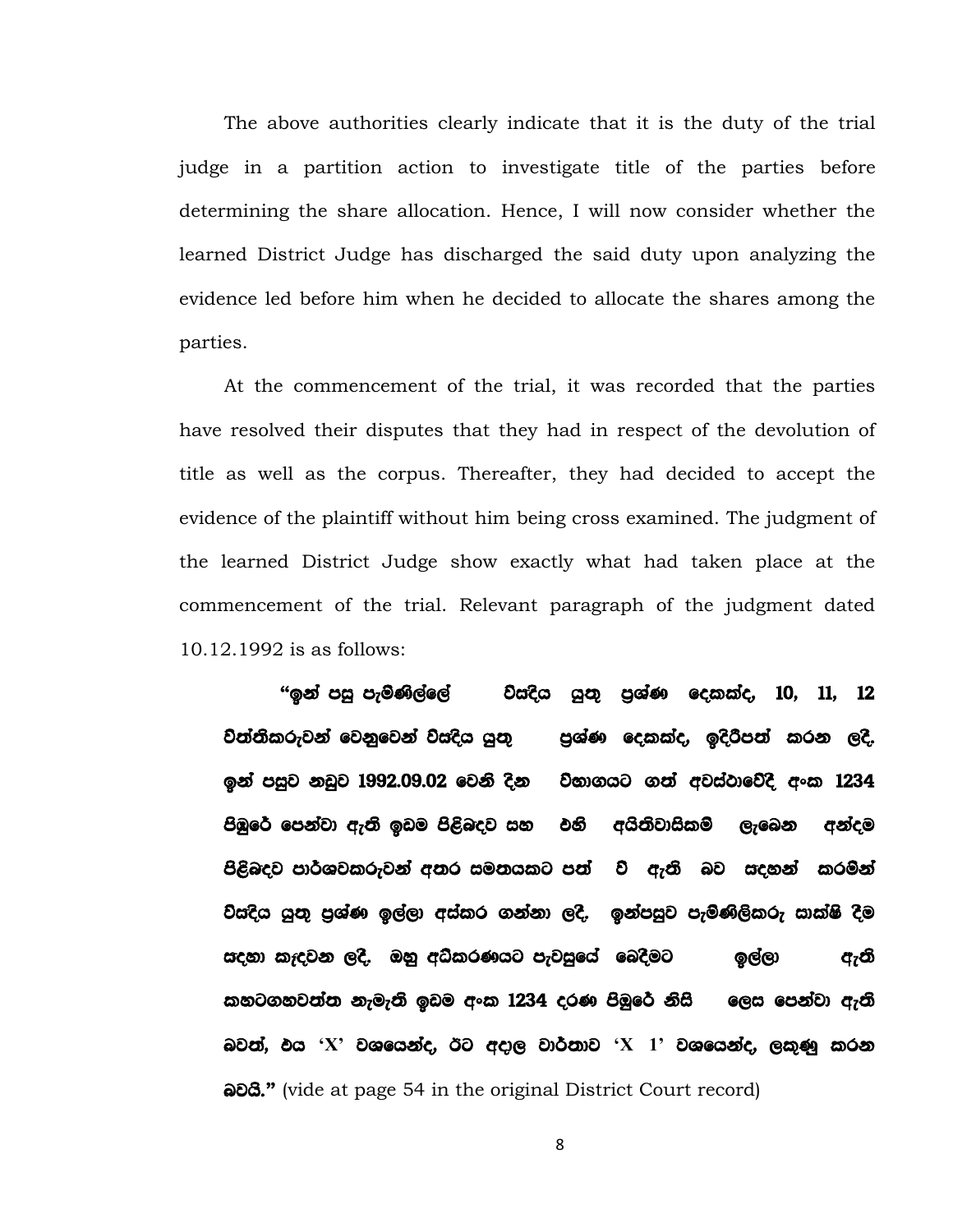As mentioned before, the evidence of the plaintiff was not subjected to crossexamination even though the  $10<sup>th</sup>$ ,  $11<sup>th</sup>$  and  $12<sup>th</sup>$  defendants and  $14<sup>th</sup>$  to  $17<sup>th</sup>$ defendants were represented by Counsel in the District Court. Attorney Prajapala Gunwardane had appeared for the 14<sup>th</sup> to 17<sup>th</sup> defendant-appellants. Subsequently, it was revealed that the 1st defendant had died by then though the Attorney Prajapala Gunawardena has marked his appearance on his behalf. 1A defendant who was subsequently substituted in the room of the deceased 1st defendant and the 16th defendant in the District Court action is one and the same person. Moreover, 14th to 17th defendant-appellants have claimed rights emanated from the 1st defendant. In the circumstances, the learned District judge is bound to accept the evidence of the plaintiff and to act accordingly.

The plaintiff, namely W.N.Peter in his evidence has stated that he cannot explain as to the devolution of title for 5/12 shares of the land subjected to in this case. Following evidence of the plaintiff recorded on 1.9.1992 show that it is so.

> <u>" මෙම ඉඩමේ 1/12 පංගුවක් නිම්ව සිටිය වතුපිටි කන්දලාගේ රොමා පැ.1</u> වයින් 1940 දී අංක 25736 දරණ පැ. 1 ලෙස ලකුණු කරන ඔප්පුවෙන්, එම  $1/12$  පංගුව පැමිණිලිකාර මට පවරා තිබෙනවා.  $1/12$  කොටසක් පැ. $2$ ගබ්රීයෙල්ට නිම්ව තිබුනා. ඔහු විසින් 1947 දී අංක 33032 දරණ <u>පැ. 2</u> දරණ ඔප්පුවෙන් එම I/12 ක කොටස පැමිණිලිකාර මට පවරා තිබෙනවා. අනෙක් නිම්කරුවන් තමයි 1/12 ක කොටස බැගින් නිම්ව සිටි රොයිදා, වලා, බුම්පි යන අයවඵන් සහ  $1/6$  කොටසක් නිම්ව සිටි ඵම්.සී. සිංචියා. මේ ඉඩමේ 5/12 කොටසක අයිතිවාසිකම් පැවරෙන ආකාරය මා දන්නේ  $\omega$ **<sub>***'***"** (vide at page 149 in the original District Court record)</sub>

> > 9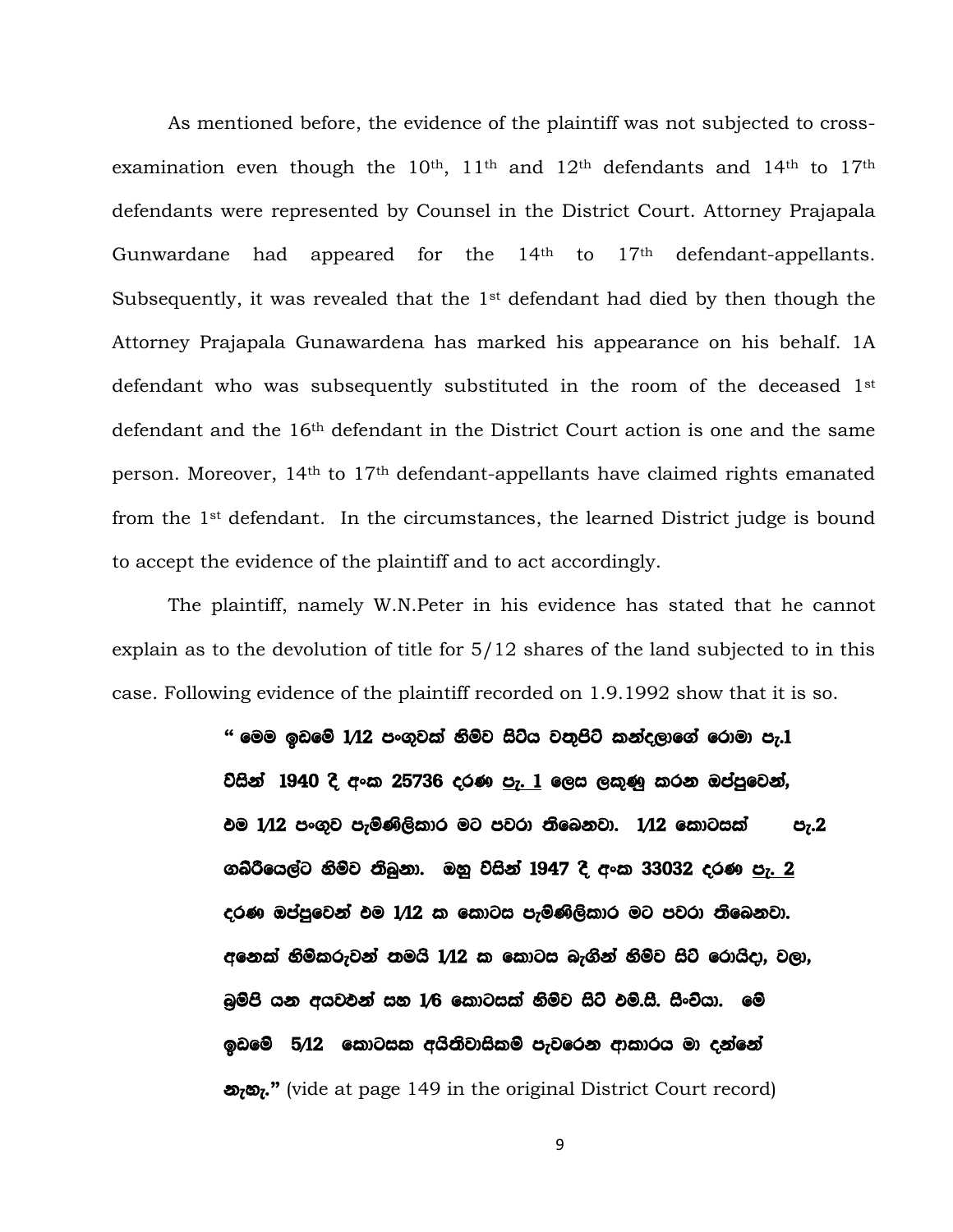Despite the evidence referred to above, learned District Judge made order having kept only 36/342 (1/12) shares un-allotted from the corpus. He has not given any reason either, to show why he kept only 1/12 shares un-allotted despite the fact that there were un-contradictory evidence of the plaintiff to state that he cannot explain as to the devolution of title for a share amounting to 5/12 fraction. Therefore, it is clear that the learned District Judge has not properly addressed his mind to the evidence when he made order to keep only  $1/12$  share un-allotted.

The decision referred to above of the learned District Judge clearly show that he has not performed his duty cast upon him under Section 25(1) of the partition law. I do not see any reason as to why the Court of Appeal, in the revision application did not consider such an error, which clearly amounts to a violation of a statutory provision of the law.

Court of Appeal was of the view that there were no exceptional circumstances for it to interfere with the judgment of the learned District Judge. I do not think it is a correct approach to the issue. Disregarding a statutory provision alone would amount to have established exceptional circumstances that are necessary to invoke revisionary jurisdiction. Revisionary jurisdiction is a discretionary remedy in which the Court is empowered to exercise its discretion to meet the ends of justice. The Courts are empowered to exercise its discretionary powers to correct errors even though the party who is affected by those errors has failed to exercise the right of appeal given to him/her by the Statute.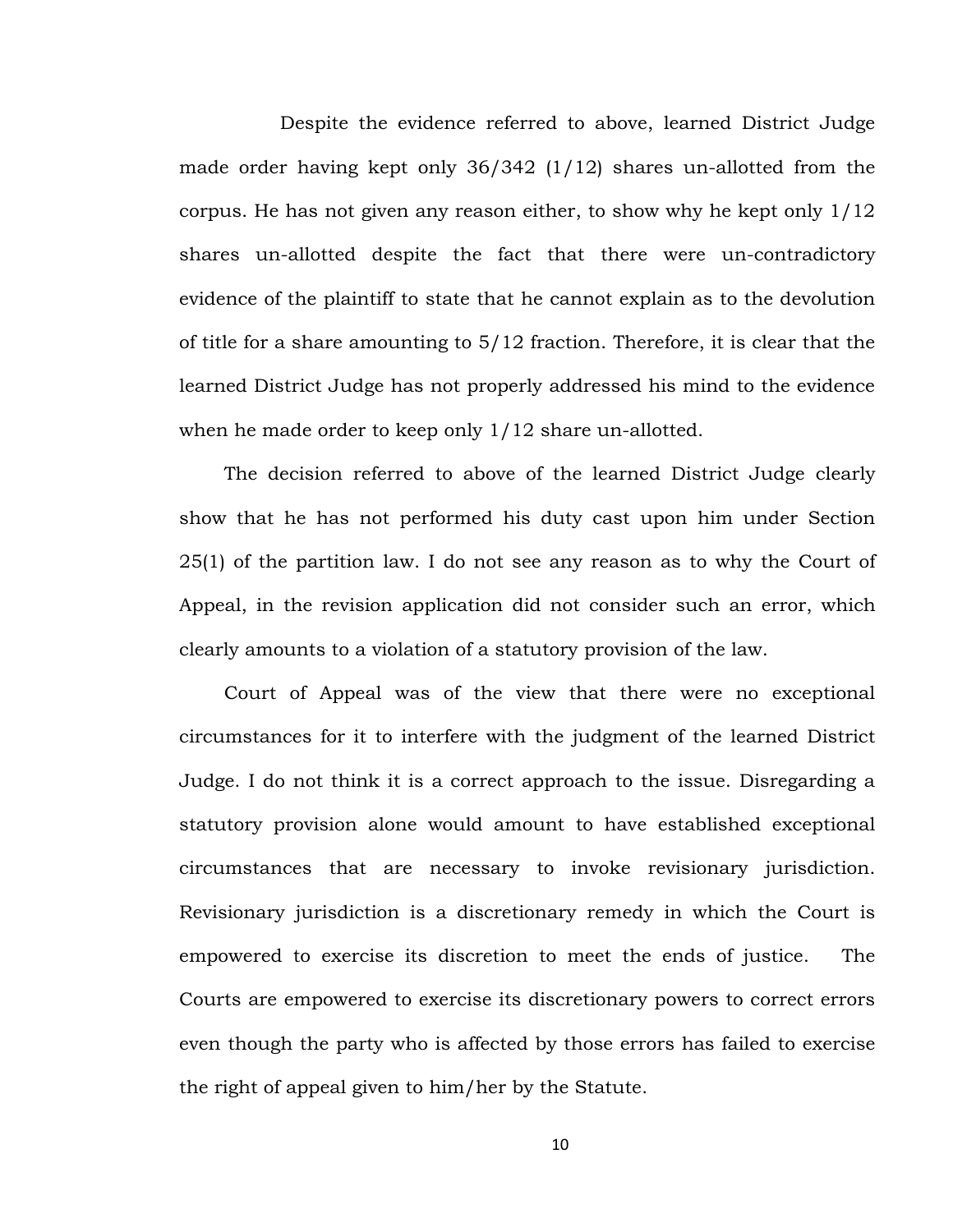Error committed by the learned District Judge in this instance creates a fit and proper opportunity for the appellate Court to exercise its discretionary power to remedy such an error. As stated before, the error committed by the trial judge, it being a violation of a statutory provision of the law should be considered as exceptional circumstances and therefore the Court of Appeal could have corrected such a violation invoking its revisionary jurisdiction. Accordingly, I am unable to agree that there were no exceptional circumstances to invoke the jurisdiction as decided by the Court of Appeal. Hence, the judgment of the Court of Appeal is set aside.

Extent to which the courts are empowered to exercise revisionary power is found in many judicial pronouncements that include **Somawathie Vs. Madawala 1983 (2) SLR 15** and **Mariam Beeee vs. Seyed Mohamed 68 NLR 36.** In Mariam Beebee Vs. Seyed Mohamed, Sansoni C J held thus:

*"The power of revision is an extraordinary power which is quite independent of and distinct from the appellate jurisdiction of this Court. Its object is the due administration of justice and the correction of errors, sometimes committed by the Court itself, in order to avoid miscarriages of justice. It is exercised in some cases by a Judge of his own motion, when an aggrieved person who may not be a party to the action brings to his notice the fact that, unless the power is exercised, injustice will result. The Partition Act has not, I conceive, made any changes in this respect, and the power can still be exercised in respect of any order or decree of a lower Court."*

Having considered the law referred to above and the facts of this case, I am of the opinion that the decision as to the allocation of shares in this instance is contrary to the evidence and therefore it becomes an incorrect